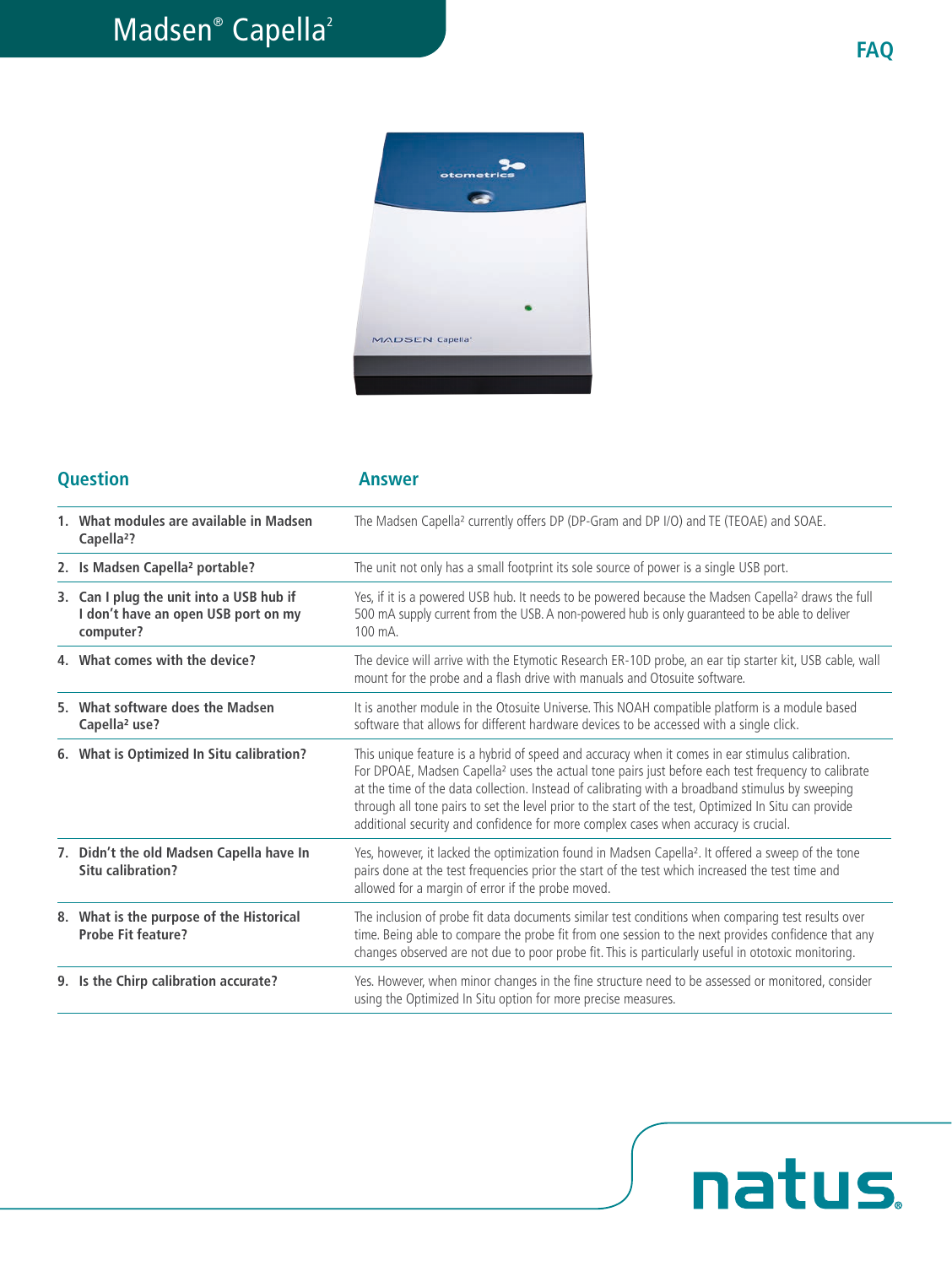| <b>Question</b>                                                                                                                                       | <b>Answer</b>                                                                                                                                                                                                                                                                                                                                                                                                                                                                                                                                                                                                                                                                                                                                                                                                                                                                                 |
|-------------------------------------------------------------------------------------------------------------------------------------------------------|-----------------------------------------------------------------------------------------------------------------------------------------------------------------------------------------------------------------------------------------------------------------------------------------------------------------------------------------------------------------------------------------------------------------------------------------------------------------------------------------------------------------------------------------------------------------------------------------------------------------------------------------------------------------------------------------------------------------------------------------------------------------------------------------------------------------------------------------------------------------------------------------------|
| 10. What does PPO or Points Per Octave<br>mean?                                                                                                       | Think of this as the frequency resolution - the more points measured the more detailed evaluation<br>you will have. However, the more points measured the longer the test time. A balance must be<br>achieved based on the purpose of the test. For screening tests less points per octave is typical. For<br>monitoring or diagnostics protocols, more points per octave are expected.                                                                                                                                                                                                                                                                                                                                                                                                                                                                                                       |
|                                                                                                                                                       | Diagnostic/Ototoxic<br>Screening                                                                                                                                                                                                                                                                                                                                                                                                                                                                                                                                                                                                                                                                                                                                                                                                                                                              |
|                                                                                                                                                       |                                                                                                                                                                                                                                                                                                                                                                                                                                                                                                                                                                                                                                                                                                                                                                                                                                                                                               |
| 11. What is the PrecisePoints™ feature?                                                                                                               | This feature allows the operator to quickly select the commonly used audiometric test frequencies as<br>the F2 test frequency, to set a range with predefined points per octave, or for advanced users there is<br>the possibility to manually configure any frequency combination desired; providing a virtually infinite<br>number of points per octave.                                                                                                                                                                                                                                                                                                                                                                                                                                                                                                                                    |
| 12. I am not familiar with internal noise<br>measure or using the standard<br>deviations of the noise floor. What's<br>the purpose of those overlays? | The noise floor standard deviations will show the variations of the noise during the test. Large varia-<br>tions could indicate that the conditions during the test were not optimal. The internal noise measure<br>is taken at the beginning of the test with no stimulation. The combination of these two overlays may<br>serve as a quality indicator and aid in monitoring potential probe fit problems.                                                                                                                                                                                                                                                                                                                                                                                                                                                                                  |
| 13. When would I do DP I/O?                                                                                                                           | Some studies have shown a correlation to hearing thresholds. However, it should be noted that<br>an actual prediction of a threshold from a DP measurement has not been proven. It has been<br>shown that "healthy ears" typically show a shallow linear growth of the DP amplitude level with<br>presentation levels. In ears where there is an elevated threshold, the growth will likely show a<br>steeper rise.                                                                                                                                                                                                                                                                                                                                                                                                                                                                           |
| 14. How do I compare results from one<br>session to the next?                                                                                         | Clicking the Historical Data icon will bring up a window<br>雇<br>with previously collected data. Check one or more of<br>the boxes and you will see the results and probe fit<br>information overlapped as well as the data table for numeric<br>comparisons. Highlighting a box will show the numeric<br>information in the data table. The other curves will be<br>represented by a thin line with no symbols.                                                                                                                                                                                                                                                                                                                                                                                                                                                                              |
| 15. How can I use Madsen Capella <sup>2</sup> for<br>ototoxic monitoring?                                                                             | Since ototoxic monitoring looks for slight changes in DP amplitudes it is important to have a system<br>and protocol that tests many points per octave, uses an accurate calibration measure and allows for<br>historical viewing of data. One recommendation is to use the already programmed measurement<br>setting called "Ototoxic Measure". It uses Optimized In Situ calibration so the primary tones are<br>calibrated just prior to delivery of the test frequencies. It tests many PPO to look at numerous<br>frequencies providing a detailed view of cochlear integrity. On a follow up visit retest using this<br>protocol and use the Historical Data icon to bring up the previous collected data to compare DP<br>amplitudes. Being able to compare the probe fit from one session to the next provides confidence that<br>any changes observed are not due to poor probe fit. |
| 16. What size tips are available?                                                                                                                     | A wide variety of tips are available. These single use tips include a 3-6 mm graduated/tree tip and<br>individually sized tips from 4 mm through 10 mm. There is also a 14 mm foam tip.                                                                                                                                                                                                                                                                                                                                                                                                                                                                                                                                                                                                                                                                                                       |
| 17. How often should I have the system<br>calibrated?                                                                                                 | It is recommended, like other audiometric testing equipment, the system be calibrated by a factory<br>authorized representative annually.                                                                                                                                                                                                                                                                                                                                                                                                                                                                                                                                                                                                                                                                                                                                                     |
| 18. Is there a test cavity?                                                                                                                           | Yes! There is a test cavity conveniently housed in the front of the device.                                                                                                                                                                                                                                                                                                                                                                                                                                                                                                                                                                                                                                                                                                                                                                                                                   |